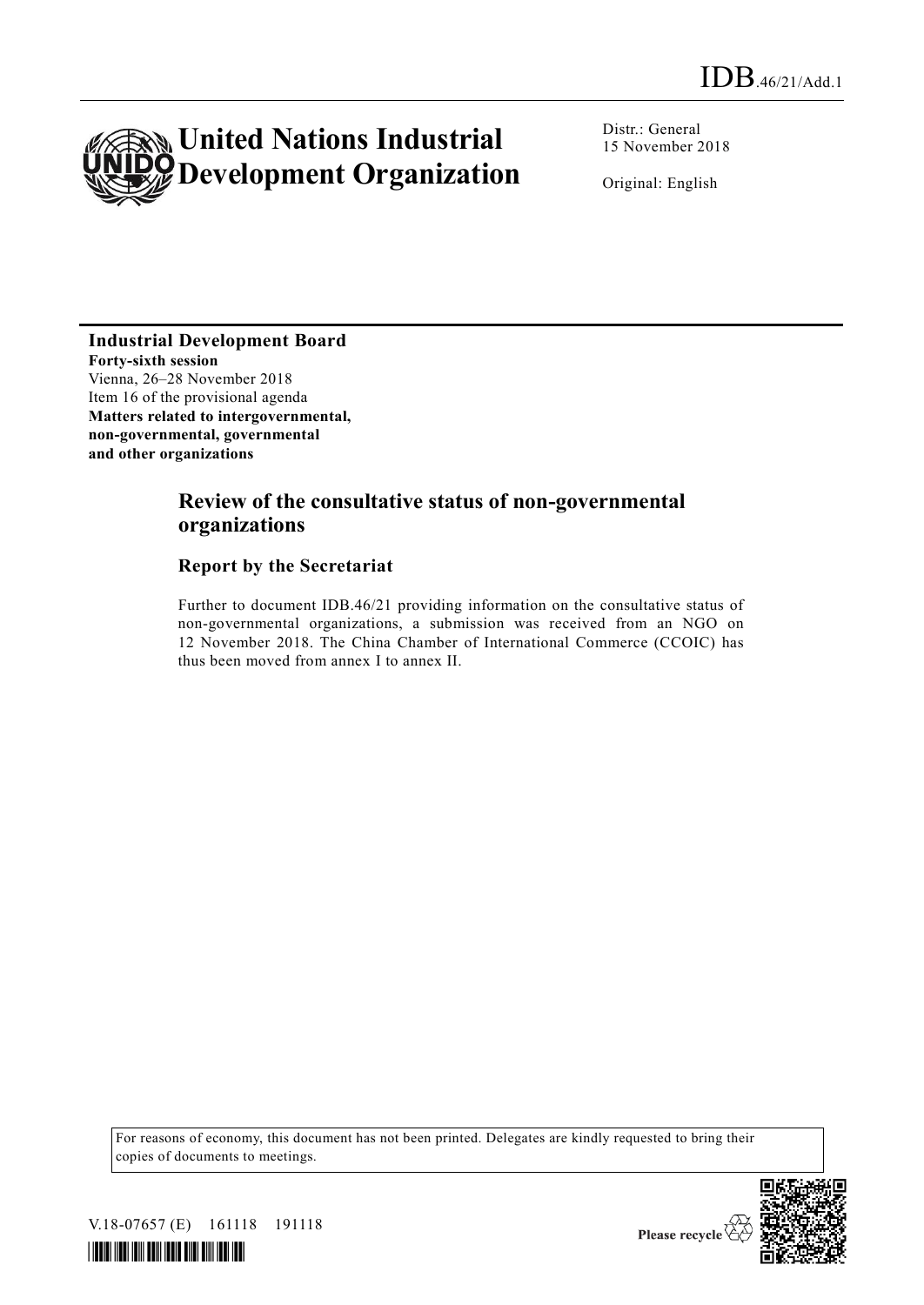## **Annex I**

| Name of organization                                                   | Abbreviation/<br>acronym | Authority/<br>decision | Background<br>information<br>document |
|------------------------------------------------------------------------|--------------------------|------------------------|---------------------------------------|
| All-Russia Market Research Institute                                   | <b>VNIKI</b>             | IDB.21/Dec.13          | IDB.21/28                             |
| Arab Fertilizer Association                                            | AFA                      | IDB.2/Dec.29           | IDB.2/5                               |
| Arab Iron and Steel Union                                              | <b>AISU</b>              | IDB.2/Dec.29           | IDB.2/5                               |
| Association of African Development Finance Institutions                | AADFI                    | IDB.2/Dec.29           | IDB.2/5/Add.1                         |
| Association "Compagnia delle Opere"                                    | CDO                      | IDB.21/Dec.13          | IDB.21/28                             |
| Association of Financial and Industrial Groups of Russia               |                          | IDB.19/Dec.6           | IDB.19/4                              |
| Association of Former United Nations Industry<br>Development Experts   | <b>AFIDE</b>             | IDB.21/Dec.13          | IDB.21/28                             |
| Austrian Senior Experts Pool                                           | ASEP                     | IDB.15/Dec.11          | IDB.15/11                             |
| Austrian Society for Environment and Technology                        | ÖGUT                     | IDB.17/Dec.8           | IDB.17/12                             |
| Austro-Arab Chamber of Commerce                                        |                          | IDB.24/Dec.12          | IDB.24/24                             |
| Consumers International                                                | CI                       | IDB.2/Dec.29           | IDB.2/5                               |
| Deula-Nienburg (German Academy for Agriculture and<br>Technology)      |                          | IDB.19/Dec.6           | IDB.19/4/Add.1                        |
| European Federation of National Engineering<br>Associations            | <b>FEANI</b>             | IDB.2/Dec.29           | IDB.2/5                               |
| European Federation of National Maintenance Societies                  | <b>EFNMS</b>             | IDB.2/Dec.29           | IDB.2/5/Add.1                         |
| European Organization for Quality                                      | EOQ                      | IDB.2/Dec.29           | IDB.2/5/Add.1                         |
| Institute of Higher Management                                         | <b>ISG</b>               | IDB.8/Dec.40           | IDB.8/14                              |
| International Academy of Technological Sciences                        |                          | IDB.10/Dec.21          | IDB.10/13                             |
| International Association for Hydraulic Research                       | <b>IAHR</b>              | IDB.6/Dec.20           | IDB.6/4                               |
| International Centre for Earth Construction                            | <b>CRATerre</b>          | IDB.6/Dec.20           | IDB.6/4                               |
| International Chamber of Commerce                                      | <b>ICC</b>               | IDB.2/Dec.29           | IDB.2/5                               |
| International Committee for Plastics in Agriculture                    | <b>CIPA</b>              | IDB.2/Dec.29           | IDB.2/5                               |
| International Council of Graphic Design Associations                   |                          | ICOGRADA IDB.8/Dec.40  | IDB.8/14                              |
| International Council of Societies of Industrial Design                | <b>ICSID</b>             | IDB.2/Dec.29           | IDB.2/5                               |
| International Federation for Heat Treatment and Surface<br>Engineering | <b>IFHTSE</b>            | IDB.8/Dec.40           | IDB.8/14                              |
| International Federation for Information Processing                    | <b>IFIP</b>              | IDB.14/Dec.24          | IDB.14/23                             |
| International Federation of Agricultural Producers                     | <b>IFAP</b>              | IDB.2/Dec.29           | IDB.2/5                               |
| International Federation of Consulting Engineers                       | <b>FIDIC</b>             | IDB.2/Dec.29           | IDB.2/5/Add.1                         |
| International Fertilizer Industry Association                          | <b>IFA</b>               | IDB.2/Dec.29           | IDB.2/5                               |
| International Institute of Welding                                     | <b>IIW</b>               | IDB.2/Dec.29           | IDB.2/5/Add.1                         |
| International Measurement Confederation                                | <b>IMECO</b>             | IDB.2/Dec.29           | IDB.2/5                               |
| International Network for Environmental Management                     | <b>INEM</b>              | IDB.15/Dec.11          | IDB.15/11                             |
| International Organization for Standardization                         | <b>ISO</b>               | IDB.2/Dec.29           | IDB.2/5                               |
| International Organization of Employers                                | IOE                      | IDB.2/Dec.29           | IDB.2/5                               |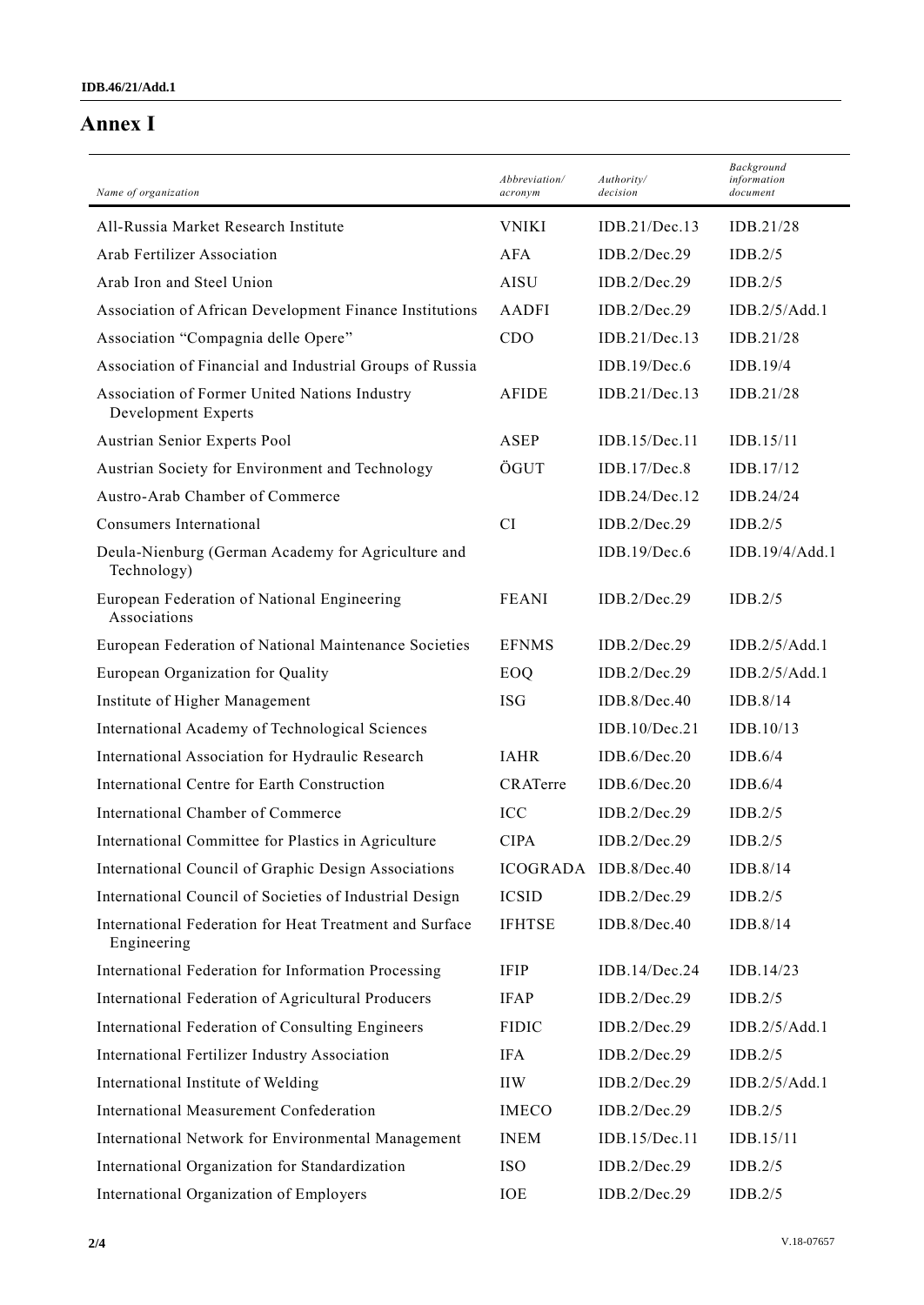| Name of organization                                                                     | Abbreviation/<br>acronym | Authority/<br>decision | Background<br>information<br>document |
|------------------------------------------------------------------------------------------|--------------------------|------------------------|---------------------------------------|
| International Professors' Association                                                    | <b>IPA</b>               | IDB.10/Dec.21          | IDB.10/13                             |
| International Trade Union Confederation                                                  | <b>ITUC</b>              | IDB.35/Dec.9           | IDB.35/10                             |
| International Union of Food Science and Technology                                       | <b>IUFoST</b>            | IDB.2/Dec.29           | IDB.2/5/Add.1                         |
| International Union of Leather Technologists and<br><b>Chemists Societies</b>            | <b>IULTCS</b>            | IDB.2/Dec.29           | IDB.2/5                               |
| International Union of Technical Associations and<br>Organizations                       | <b>UATI</b>              | IDB.2/Dec.19           | IDB.2/5                               |
| International Union of Testing and Research<br>Laboratories for Materials and Structures | <b>RILEM</b>             | IDB.2/Dec.29           | IDB.2/5/Add.1                         |
| Latin American Association of Pharmaceutical Industries                                  | <b>ALIFAR</b>            | IDB.2/Dec.29           | IDB.2/5                               |
| Latin American Organization of Intermediate<br>Governments                               | <b>OLAGI</b>             | IDB.35/Dec.9           | IDB.35/10                             |
| Mountain Unlimited (Society for Development and<br>International Cooperation)            |                          | IDB.21/Dec.13          | IDB.21/28/Add.1                       |
| Verein Südwind Entwicklungspolitik                                                       |                          | IDB.38/Dec.11          | IDB.38/17                             |
| World Association for Small and Medium Enterprises                                       | <b>WASME</b>             | IDB.2/Dec.29           | IDB.2/5                               |
| World Federation of Engineering Organizations                                            | <b>WFEO</b>              | IDB.43/Dec.11          | IDB.43/17                             |
| World Federation of Trade Unions                                                         | WFTU                     | IDB.2/Dec.29           | IDB.2/5                               |
| World Packaging Organization                                                             | <b>WPO</b>               | IDB.8/Dec.40           | IDB.8/14                              |
| World Savings Banks Institute                                                            | <b>WSBI</b>              | IDB.2/Dec.29           | IDB.2/5/Add.1                         |